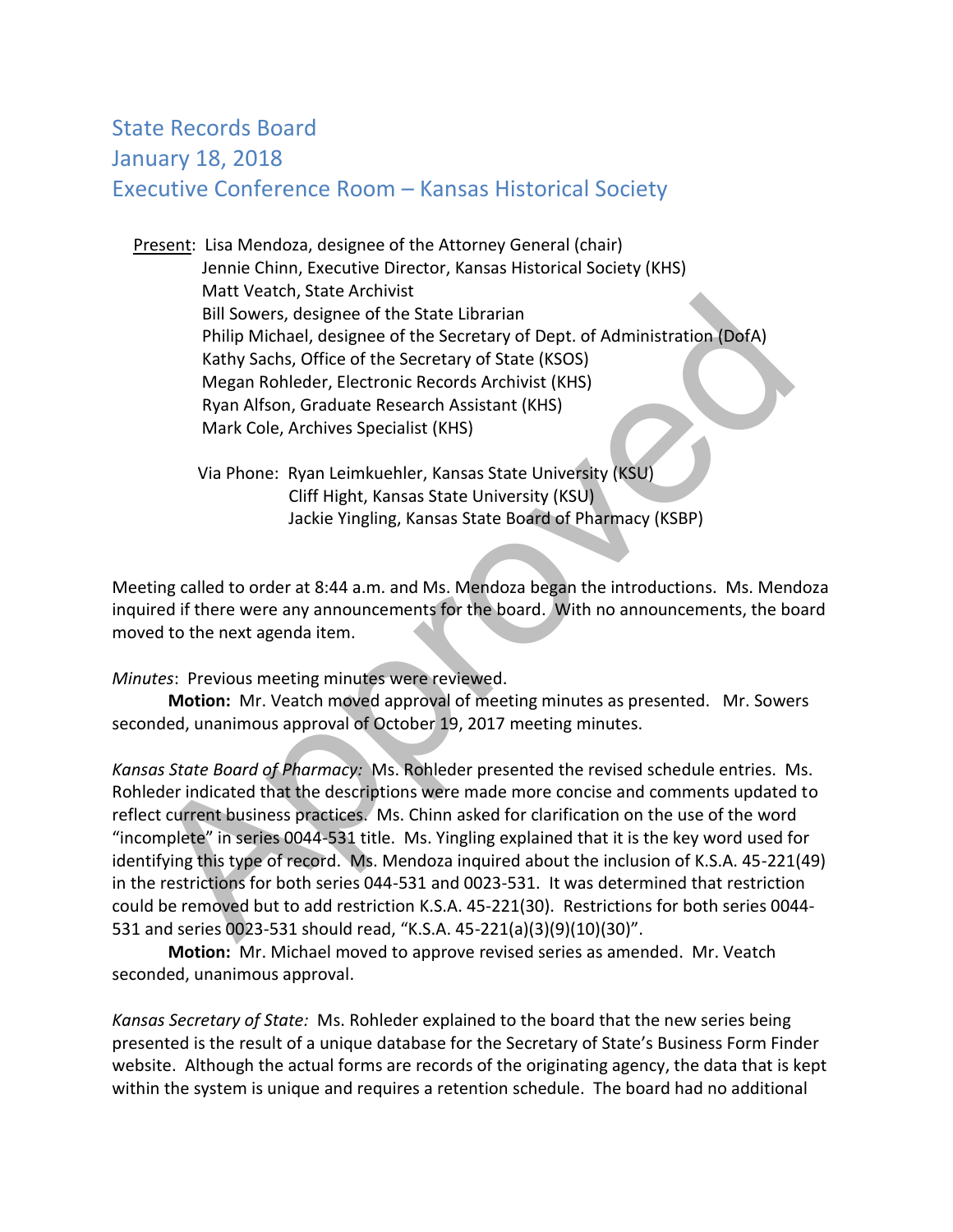questions. Mr. Veatch did note that this type of record series is something that KHS has been addressing more and more with agencies. Although the records are metadata and used just for business purposes, they are still being collected and require a retention schedule.

**Motion:** Mr. Veatch moved to new series as presented. Mr. Sowers seconded, unanimous approval of new series as presented.

*Kansas State University:* Ms. Rohleder presented the proposed revised series entry for series 0025-367. Ms. Rohleder indicated that purpose to better reflect current grading practices and reduce retention period to 5 fiscal years. Mr. Leimkuehler indicated that the records copy still needs to be both paper and electronic and changing from 10 fiscal years to 5, and electronic record keeping plan is not required. Ms. Chinn questioned if retention was long enough if students wanted to challenge a grade after the proposed 5 fiscal year retention. Mr. Leimkuehler stated that students only have 30 to 60 days to dispute a grade and proposed retention period was vetted through several committees and agreed upon. Ms. Mendoza indicated that the restriction should read, "K.S.A. 45-221(a)(1)(9), 20 U.S.C.A. 1232g; 34 CFR Part 99". It was also determined that the, "Electronic Recordkeeping Plan Pending" portion should be removed for this entry.

**Motion:** Mr. Sowers moved to approve revised entry as amended. Mr. Veatch seconded, all in favor.

*Housekeeping:* Ms. Rohleder indicated that all the changes are from Kansas Racing and Gaming Commission and simply superseding to State General Schedule. The board reviewed the Housekeeping changes and accepted as presented.

*Other Business:* Ms. Rohleder was contacted by Mr. Leimkuehler regarding the new European Union General Data Protection Regulation (EU GDPR) that was recently approved and will go into effect in May 2018. The new regulation will affect primarily Regent Institutions but may also affect other agencies. Ms. Rohleder wanted to make the board aware of the new regulation and begin discussions on how to proceed. Mr. Hight and Mr. Leimkuehler informed the board that they are still gathering information on what programs, units, and retention schedules, etc., that the new regulation could be applied to. They are in ongoing process of revising their entire retention schedule campus wide and wanted guidance on how the board wanted KSU to handle the new restrictions. The board discussed multiple aspects and implications that the new regulation might have on agencies and their record schedules. Determined that ultimately, the SRB focus is to schedule the retention and disposition of records. The application of laws passed by other countries is a higher-level philosophy and jurisdiction than the board. The restriction portion of the series schedule is used only as a reference to Kansas and National laws that apply or possibly apply to that record series. Until things have gone through court systems, both national and international, the EU GDPR is still evolving. Once more details are determined, special board meetings can be called to address specific issues. In the meantime, the board determined that since KSU has a deadline of May 2018, start with placing the EU GDPR into its policies and procedures and then add restrictions based on what attorneys ultimately determine need to comply. ice tretention period to 5 fiscal years. Mr. Leimkuehler indicated that the records copy<br>of the both paper and electrionic and changing from 10 fiscal years to 5, and electron<br>ord keeping plan is not required. Ms. Chinn qu